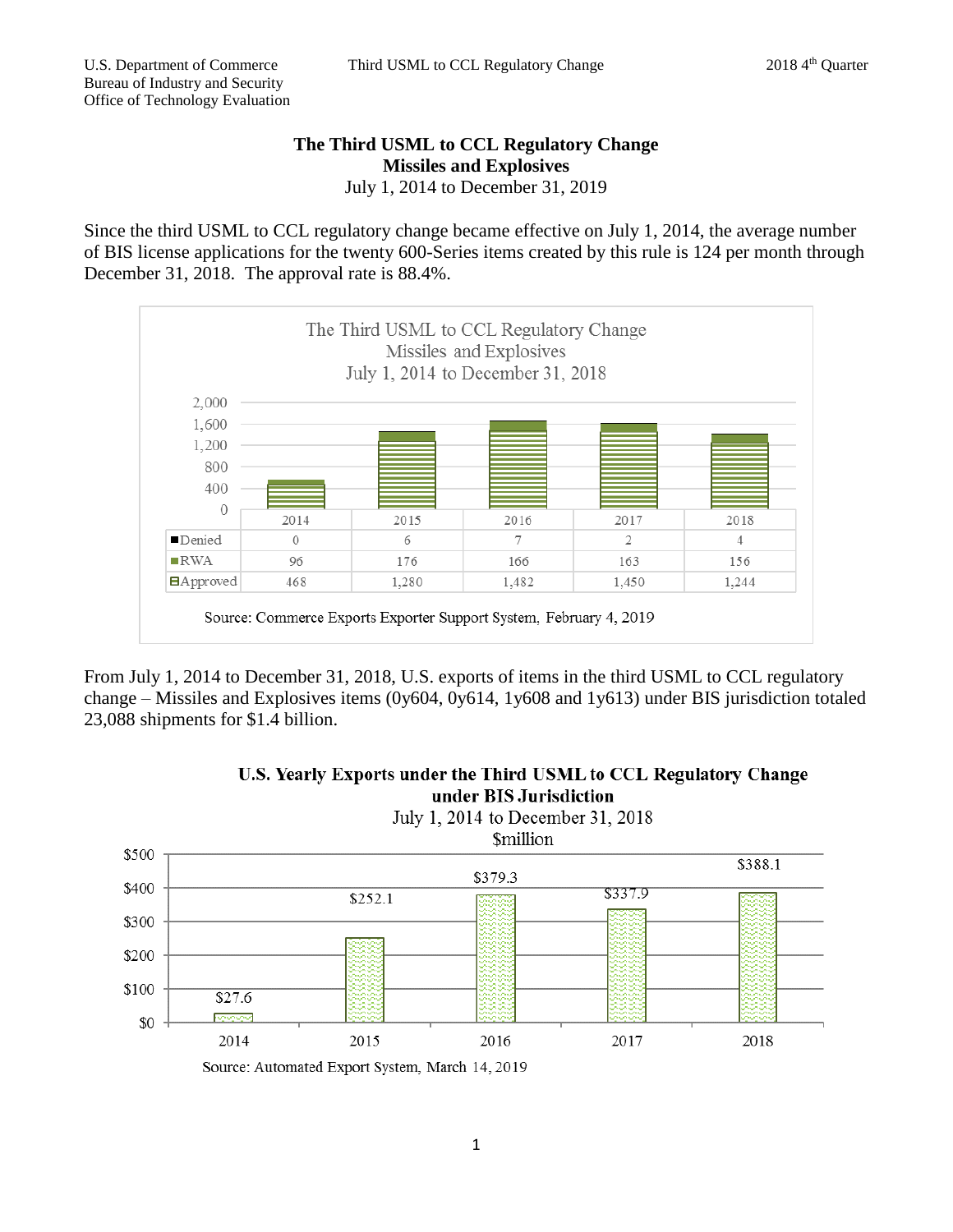

Country Shipment Count % of Total Shipment Count Value \$million % of Total Value Japan 18.0%  $2,004$  8.7%  $$248.9$  18.0% United Kingdom  $3,327$  14.4%  $$179.5$  13.0% Mexico 11.5%  $3\%$ Israel 1,154 5.0% \$98.3 7.1% Germany 1,881 8.1%  $8.1\%$  8.90.9 6.6% Australia (a. 1910) (a. 1910) (a. 1910) (a. 1910) (a. 1910) (a. 1910) (a. 1920) (a. 1920) (a. 1920) (a. 1920) ( Turkey 257  $257$  1.1%  $\frac{100}{100}$  1.65.5 4.7% United Arab Emirates  $\begin{array}{ccc} 260 & 1.1\% & 0.64.1 & 4.6\% \end{array}$ Saudi Arabia 301 1.3% \$54.9 4.0% South Korea 1 573 2.5%  $\vert$  544.4 3.2% Canada 10.4%  $\begin{array}{|l} \hline 2,397 & 10.4\% \end{array}$  \$36.3 2.6% Italy  $236$   $1.0\%$   $$34.6$   $2.5\%$ Netherlands 1.6%  $\begin{array}{|l|c|c|c|c|c|c|c|c|} \hline \text{Netherlands} & 363 & 1.6\% \hline \end{array}$ Greece 201  $201$  0.9% \$17.1 1.2% Belgium  $84$   $0.4\%$   $$15.8$   $1.1\%$ **Top 15 Total 16,499 16,499** \$1,178.4 **Top 15 Total/** Grand Total **85.1% Grand Total 23,088 \$1,385.0 The Third USML to CCL Regulatory Change-Missiles and Explosives Top 15 Destinations of U.S. Exports under BIS Jurisdiction by Value** July 1, 2014 to December 31, 2018 Source: Automated Export System, March 15, 2019